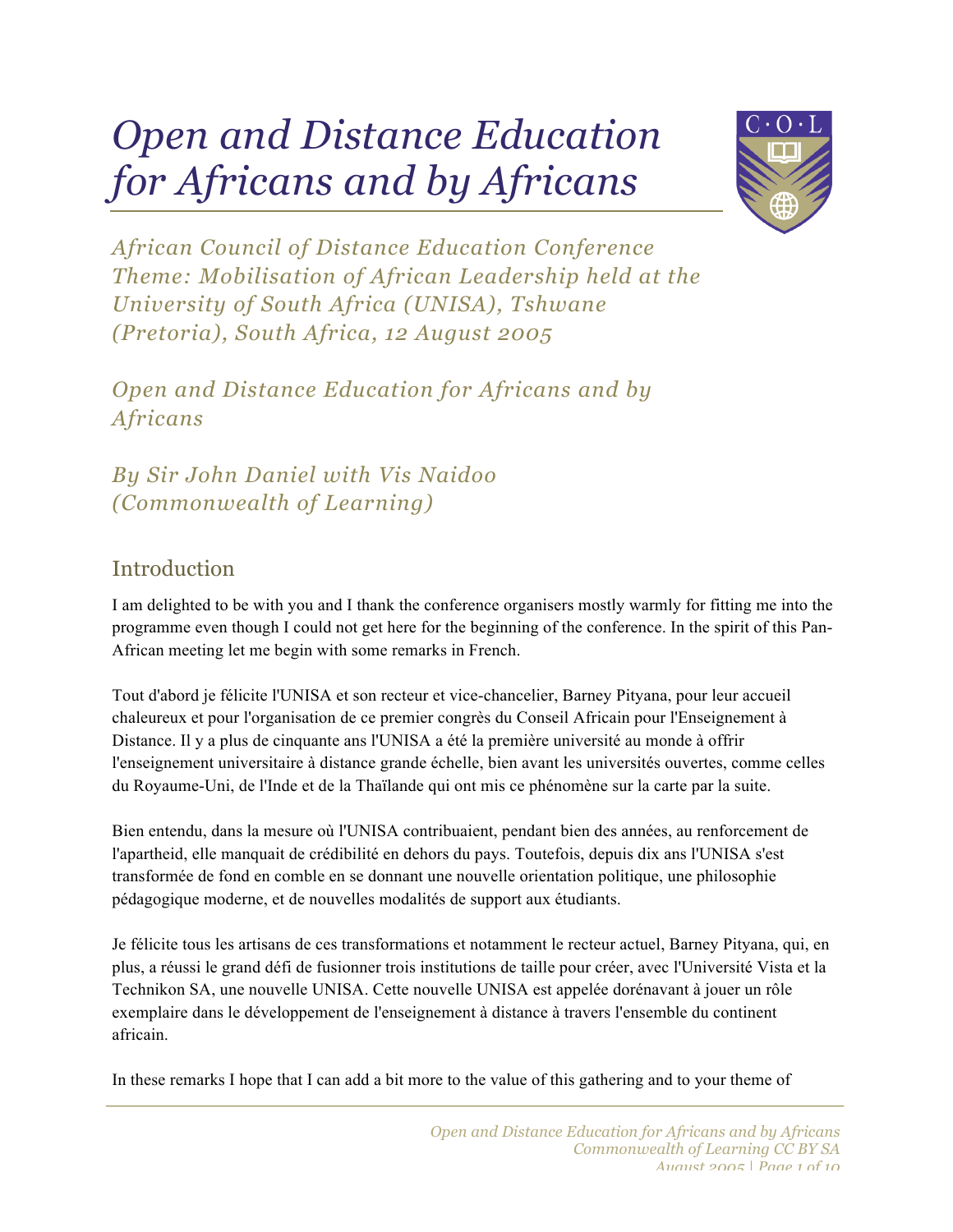Mobilisation of African Leadership. In that spirit I have entitled these remarks Open and Distance Education for Africans and by Africans.

This address has been prepared with the help of my South African colleague Vis Naidoo. After a number of years of excellent service at COL as our policy specialist, Vis is returning to South Africa at the end of this month to head the MINDSET Network. Vis' career is a nice example of what should be a growing trend, namely the return of African leaders to Africa after they have acquired valuable experience outside this continent.

Mobilising African leadership, the theme of your conference, must include mobilising the huge African Diaspora by inspiring some of them to return to Africa and others to contribute to Africa's development from their new homes. Open and distance learning - most particularly the creation of open educational resources that I shall talk about later - provides excellent vehicles for doing that.

## The Importance of Professional Associations for ODL

The creation and development of the African Council for Distance Education gives me special pleasure because I believe strongly in the value of associations like yours for nurturing leadership, improving professional practice, and giving greater prominence to open and distance learning.

I am proud to recall my own involvement in the International Council for Correspondence Education early in my career. With the emergence of the new wave of multi-media open learning in the 1970s a number of us thought that it would be healthy to change the name of the organisation and attract a wider membership to it. We made a proposal to the ICCE World Conference in Vancouver in 1982 and members decided that it should become the International Council for Distance Education. This did have the effect of broadening the membership in subsequent years, although distance learning within higher education became somewhat over represented.

I hope that you at the ACDE will work hard to grow your membership outside the university sector. Important though higher education is, open and distance learning for technical and vocational education and at secondary school level is probably even more significant for the development of your countries. Furthermore, as I shall point out in a minute, the techniques of ODL can be very helpful for important areas of learning that do not fit our conventional frameworks of levels of education.

I am also proud to have been involved in the creation of EDEN, the European Distance Education Network. This began when the Berlin Wall came down and the countries of Central and Eastern Europe realised that distance education could be a major part of the answer to their massive needs for retraining.

There had, of course, been extensive correspondence education in the Soviet Union, but it was a very directive and regimented form of distance education. Many of the dynamic educators in these countries felt that the modern philosophy of open and distance learning was what they wanted for their countries in transition. They felt that modern ODL was a metaphor for the more open and democratic societies that they were trying to create.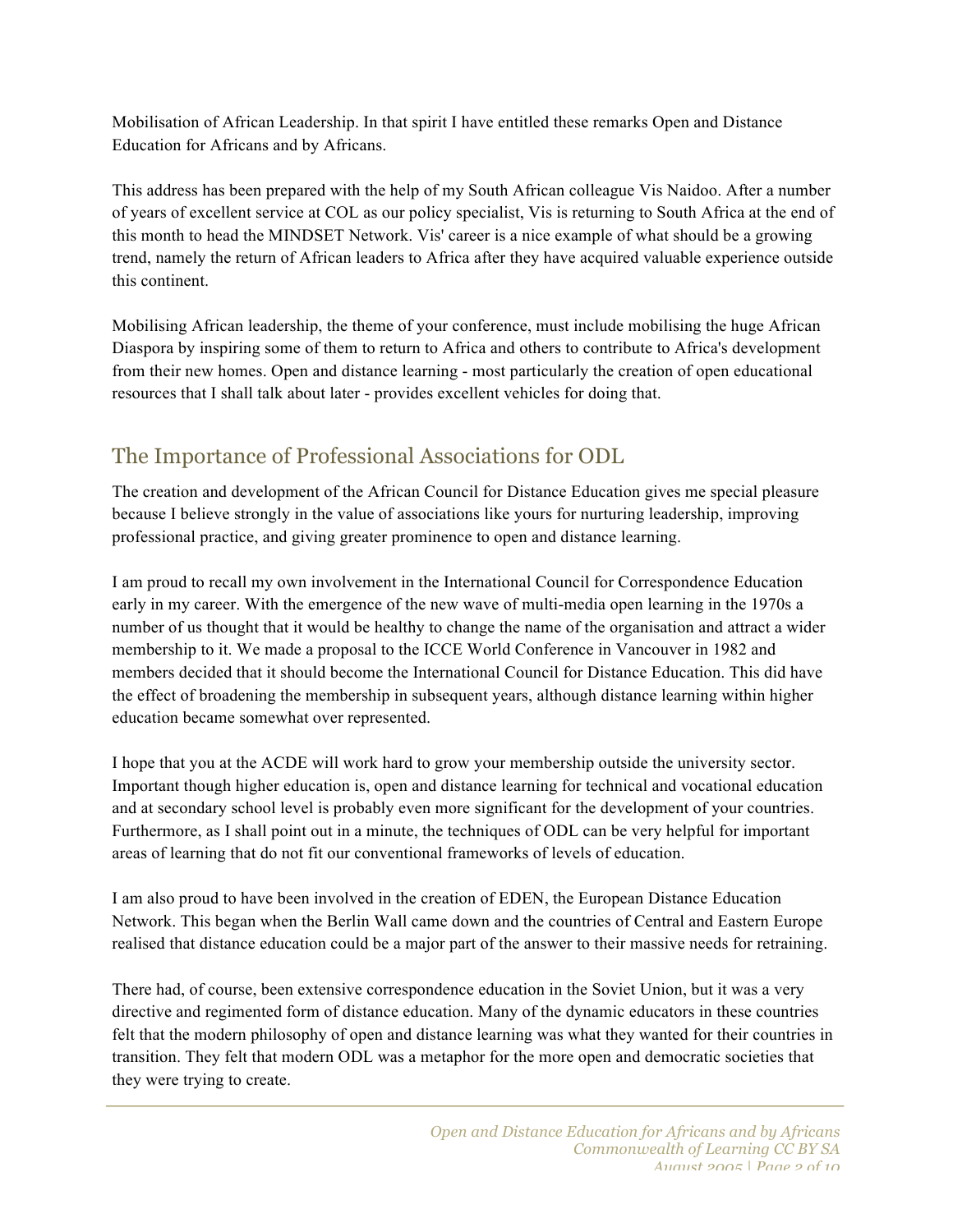There already existed a European Association of Distance Teaching Universities. I was a member of this, as Vice-Chancellor of the UK Open University, and it was doing good work. However, many of us in Western Europe felt that what really mattered, in extending and improving the practice of distance education, was to provide opportunities for individual professionals to network, to learn from each other and get opportunities for professional development. This became the focus of EDEN and the Association has had a very beneficial effect in creating a community of practice for ODL across the whole of Europe.

I look forward to seeing ACDE establishing communities of practice that involve Africans and provide ways of involving the African diaspora to support education.

# The Role of the Commonwealth of Learning

As many of you know, the mission of COL is to help governments and institutions to develop policies, systems and applications of technology for learning. In the last few years there has been a steady increase in the number of countries that have established policies for technology-mediated learning. Some focus specifically on ODL, some are oriented to the use of ICTs in schools, while others try to capture the use of technology across a spectrum of learning.

At COL we believe strongly in the importance of establishing policy, because it provides a considered and solid basis for developing the systems and applications that follow. That has been the focus of Vis Naidoo's work at COL and we are currently seeking a successor to carry on that important function.

I have noticed that when governments pay attention to policy for ODL and ICTs, then practitioners become more aware of themselves as a community of practice and create professional associations like the ACDE. In the last year COL has welcomed and encouraged the launch of CARADOL, the Caribbean Association for Distance and Open Learning, which in turn builds on the emergence of national associations like GADOL, the new Guyana Association of Distance and Open Learning, and JADOL, the Jamaica Association of Distance and Open Learning. So you are in good company. I wish the ACDE well and I pledge COL's support for your efforts.

What role for technology in learning?

All of us here believe in distance education and in the wider role of technology in learning. Why do we believe this? Let me take a few minutes to rehearse my own perspective on this.

I start from the observation that Africa's challenge of development, which Africans are now taking up resolutely through mechanisms like NEPAD, is largely a challenge of learning - formal and informal. Our conference theme is the mobilisation of African leadership. Leading and learning go hand in hand. But the followers must expand their learning too. What defines a developed country is the depth of education and training, that is to say the legacy of learning, of the population at large.

So the challenge is to provide more extensive opportunities for learning in the great diversity of fields that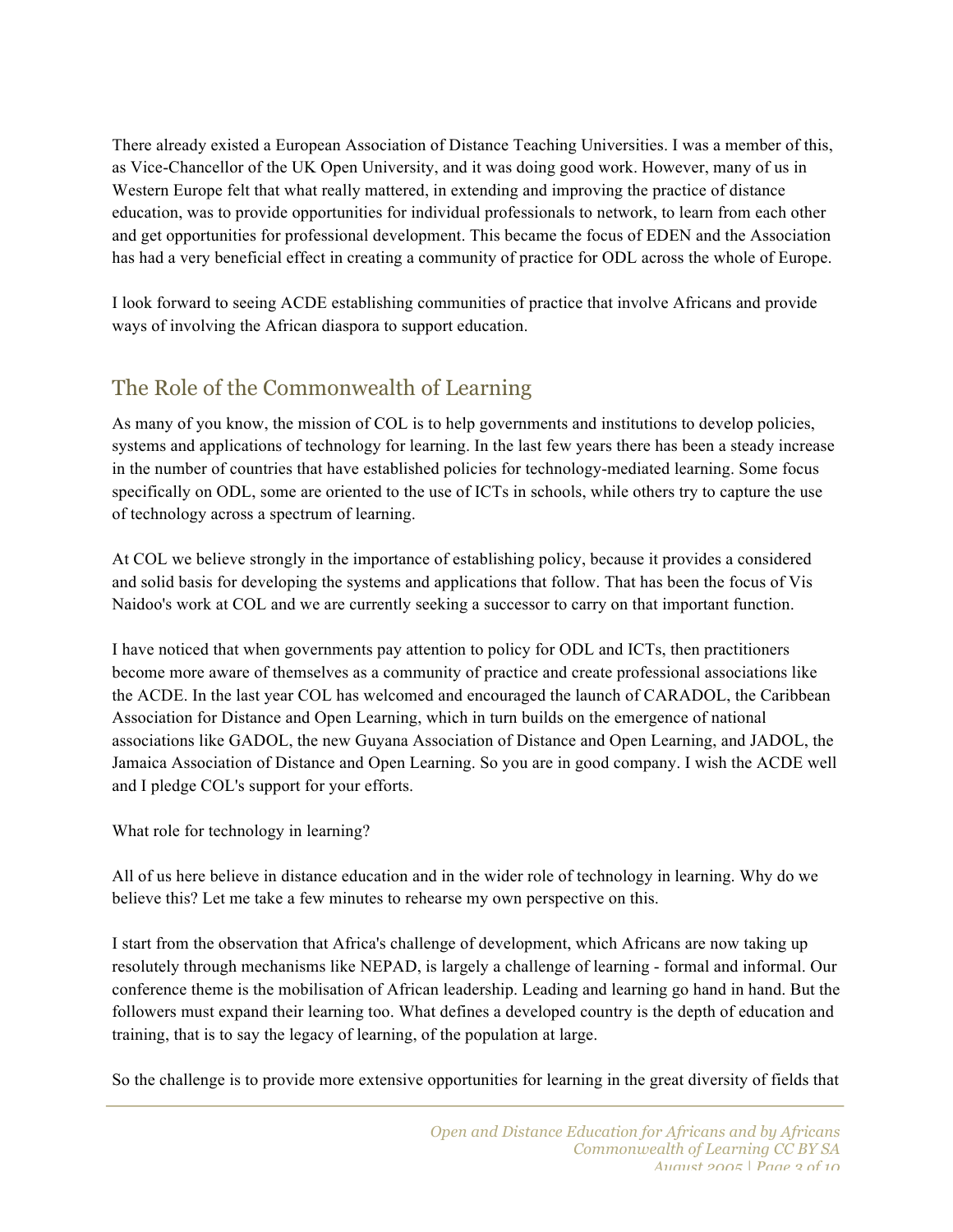define the functioning of a modern society such as government, health care, disease prevention, development management, teaching, business and entrepreneurship.

What characteristics must these opportunities for learning have? Three seem particularly important. They must be widely accessible, they must be of good quality and they must cost as little as possible. I find it helpful to think of a triangle defined by these three vectors of access, quality and cost.

When you do this you realise very clearly the limitations of conventional methods of teaching and learning. Suppose that you want to increase access, as some counties in Africa have done recently by making primary education really free. Much larger numbers of children come to school but the recruitment and training of teachers cannot keep pace. Class sizes increase and people will think that the quality of learning has gone down.

Suppose that you want to increase quality by providing more books and learning materials. The cost of schooling will go up which may mean that it can be offered to fewer people and access will go down. My general point is that if you try to improve one side of this triangle it usually changes the other two sides in undesirable ways. For this reason I refer to it as the iron triangle. It has been a straitjacket on the expansion of education throughout history.

The revolutionary feature of technology in general and ODL in particular, is that it can break open the iron triangle. You can increase access, improve quality and cut costs - all at the same time. This is because of the economies of scale and consistency of quality that come with using media. That is the good news.

The even better news is that these advantages seem to grow with every new generation of media. CD-ROMS and DVDs cost less to print than books. Distributing material on the Internet costs almost nothing once networks and computers are in place. The collaborative development of open educational resources is a particularly promising development for Africa.

## Independent and Interactive Learning

I like to explain the impact of technology on the iron triangle by noting that learning takes place in two ways. First there is independent learning: learning that you do by listening, watching or reading. Most of our learning is of this type - the more so as we get older. People sometimes say that learning in a classroom or lecture hall is interactive, because there is a teacher present, but in reality most of the time in the classroom is spent in a one-way flow of information and you are learning independently.

Real learning requires more interaction than that. By interactive learning I mean a situation where another human being, who might be a fellow student, a teacher or a tutor, reacts directly to a comment or a question that you make. The moments of interaction can, of course, be very important. Asking a question can enable the teacher to clarify a misunderstanding. Even more valuable is when the teacher comments on or corrects something that you have done as a learner to demonstrate your understanding of a topic.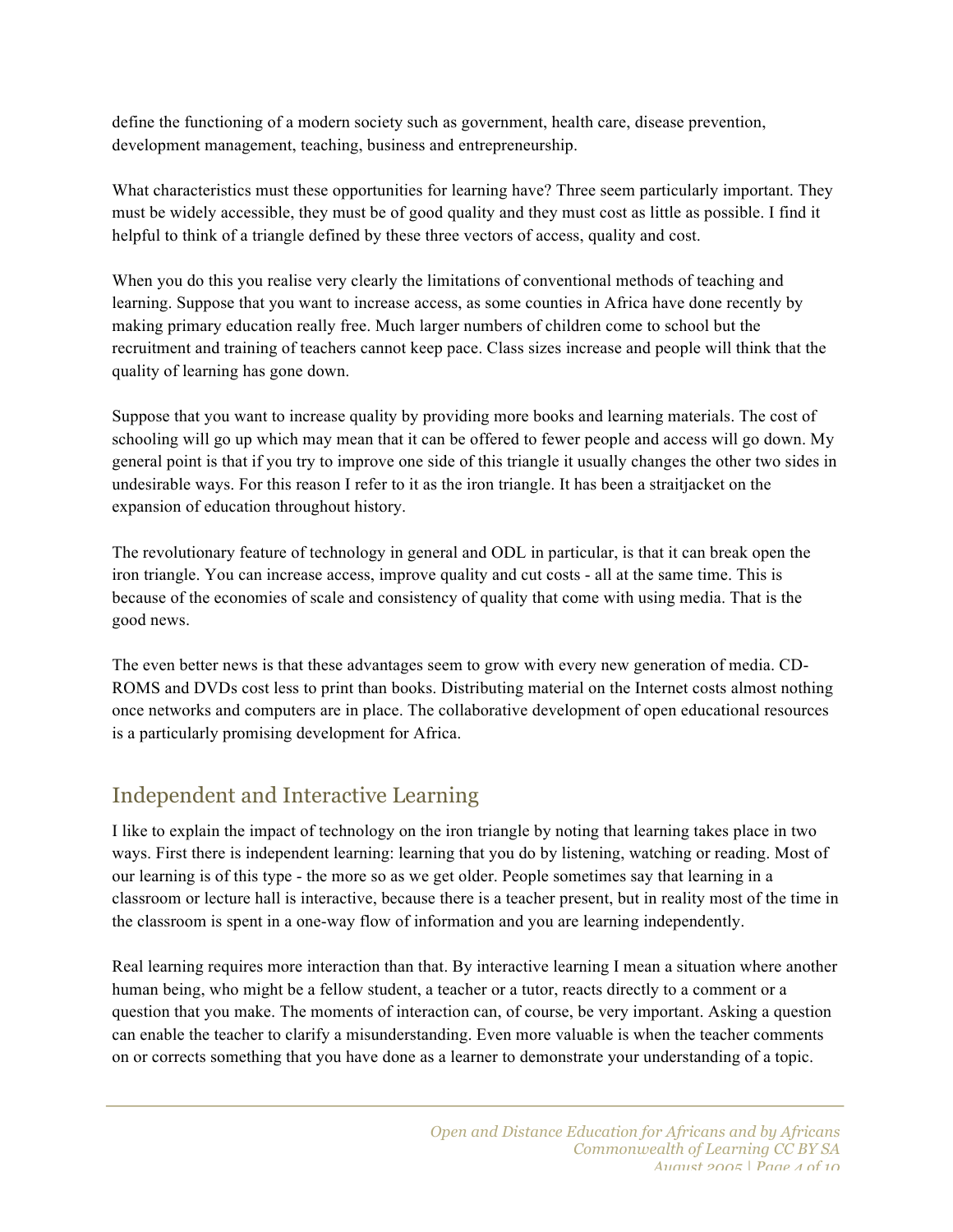In the early days of distance education its great strength was to concentrate on the independent component of learning by producing quality self-instructional materials, almost always in print form. What did this do for the iron triangle?

First, printing has economies of scale - and that was even truer in the days before computers made it possible for us all to be printers. Once you have printed a thousand copies, the marginal cost of printing a few more is small, so that acts on the first two sides of the triangle. By getting the cost down you make it possible to increase access, because you can provide learning materials to more people. The potential effect on the third side of the triangle, namely quality, flows from these two. If you are producing in volume then it makes sense to make in the initial investment necessary to ensure that the materials are of high quality in both content and pedagogy.

These principles apply even more strongly to later forms of media, particularly the mass media. Once you are broadcasting a TV or radio programme it costs you nothing when extra people tune it. Provided that they have a TV or radio set it costs them very little too, just a little electricity. The economies of scale of the media and technologies of independent learning are the foundation of the success of the many open universities around the world that have done so much to put open and distance learning on the policy agenda of governments.

But the more successful open universities did more than produce excellent materials for independent study. Understanding that the possibly of interaction with teachers and the institution is vital if most learners are to achieve their goals, these universities set up systems for interactive learning, usually by making part-time tutors available to mark and comment on students' work, to answer questions, and sometimes to hold face-to-face meetings. Such arrangements are inherently more expensive per student than the independent learning media, but if the institution organises itself well there can be economies of scale here too.

The evidence shows that the combination of high-quality materials for independent study and effective arrangements for interactive tutoring is the basis for successful open and distance learning whatever media are used. As you know I spent nearly 20 years in open universities, including a decade at the UK Open University. By the time I left the UKOU to go to UNESCO in 2001 it was a pretty hi-tech operation, with 150,000 students online from home.

I should also note that by this time the UK Open University had risen to fifth place in national rankings of the quality of teaching in English universities. I also note that when students were asked which aspects of the University's distance-teaching system were most helpful to them, the printed materials and the tutors consistently gained the highest ratings.

#### The Internet

As Africa's leaders in distance education you need to remember that finding and not be too mesmerised by the new technologies that you don't have. Nevertheless, it is clear that electronic communication through the Internet can have a wonderful effect in speeding things up. Students like to get feedback on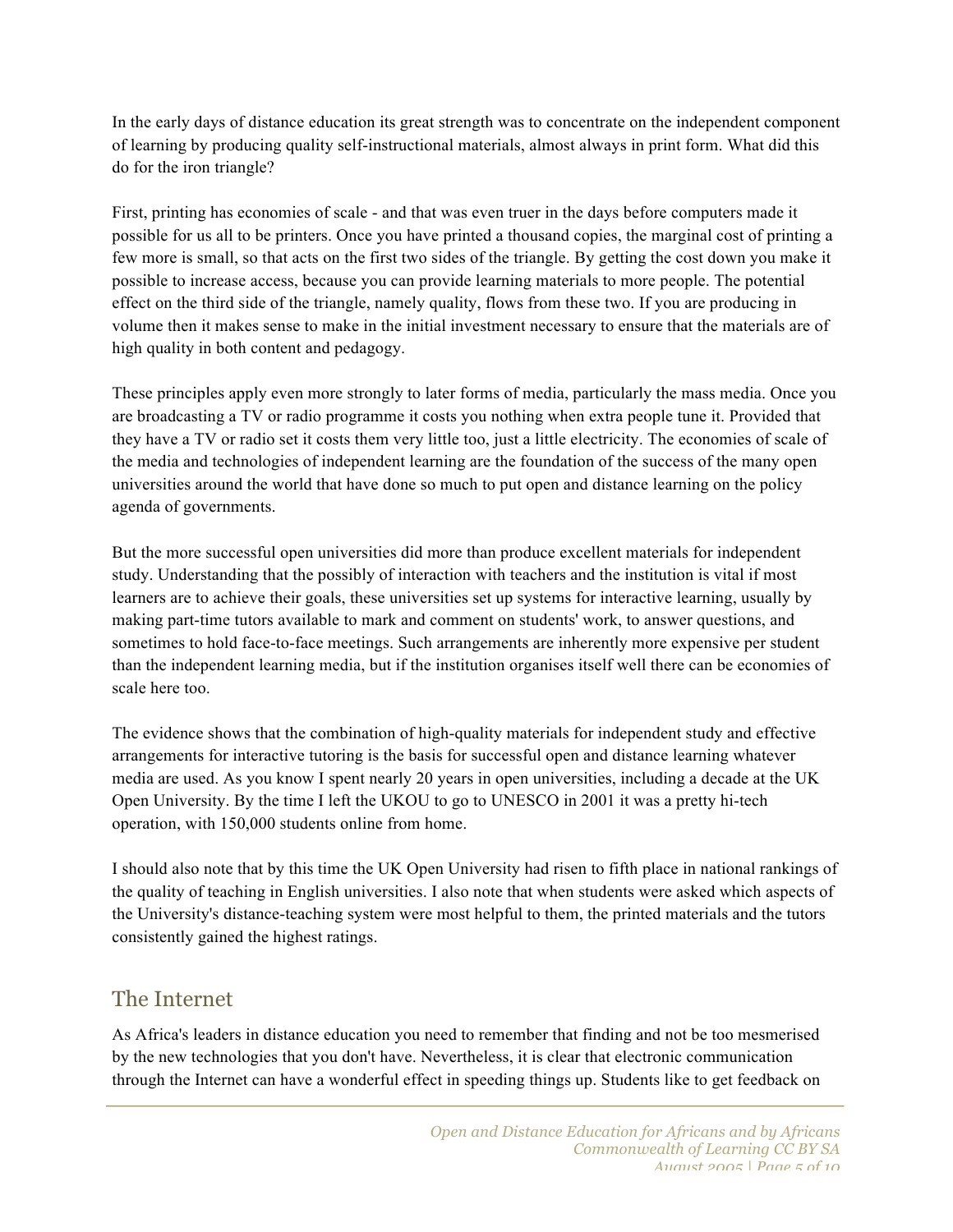their assignments as soon as possible and e-mail is inherently much quicker than regular mail - provided, of course, that the tutor also acts and corrects the assignment expeditiously.

Another great feature of the Internet, which is a relatively greater advantage for you in Africa where libraries are rare, is the wonderful resource of the Web, which just gets better and better. More and more people, when they want to find something out, simply go to Google or to that wonderful collective intellectual endeavour of humankind, Wikipedia. Then there are the increasing numbers of collaboratively developed electronic course materials known as open educational resources.

The advantages of online communication go well beyond formal learning. One of Vis Naidoo's key programmes at COL has been supporting Schoolnets/eSchools, particularly here in Africa. The advantages of school networking are not just the capacity for online learning but include the creation of communities of interest amongst teachers and new opportunities for professional development. This defines the primary purpose of a Schoolnet, namely to facilitate collaboration between school communities using ICT for educational purposes.

Africa has taken this concept of using ICT for schools and has been innovative in identifying models for teacher training to use technology for teaching and learning, using the school-based technology to support health developments within a community and to create a new cadre of African educators. Such indigenous innovations are important for Africa and vital for African leadership to support.

You must also realise that Africa does not always have to be a follower in the use of technology. I am sure you are aware of the many recent articles that claim that mobile phones are much more important to Africa's development than computers. Mobile phones are letting Africa leapfrog over a whole generation of infrastructural development in telecoms and create some interesting new applications. I understand, for instance, that using text messages on mobile phones to remind UNISA students of the due dates for assignments and the scheduling of examinations has been very successful.

## ODL and ICTs in Development: Examples from COL

My key point, at this first meeting of the ACDE, is that Africans can and must take the lead in applying ODL and ICTs to the challenges of African development. I want to expand on this point by recalling some of the things that COL is doing with Africans in Africa to promote development across a spectrum of human activities.

# Capacity Building

First, much of our work is capacity building, or helping to create the institutions and leaders that can make a difference.

For five years now, for instance, we have been bringing together groups of African vice-chancellors and senior university leaders for intensive residential sessions on management and leadership at the University of Abertay in Scotland. We are currently evaluating the impact of these sessions by surveying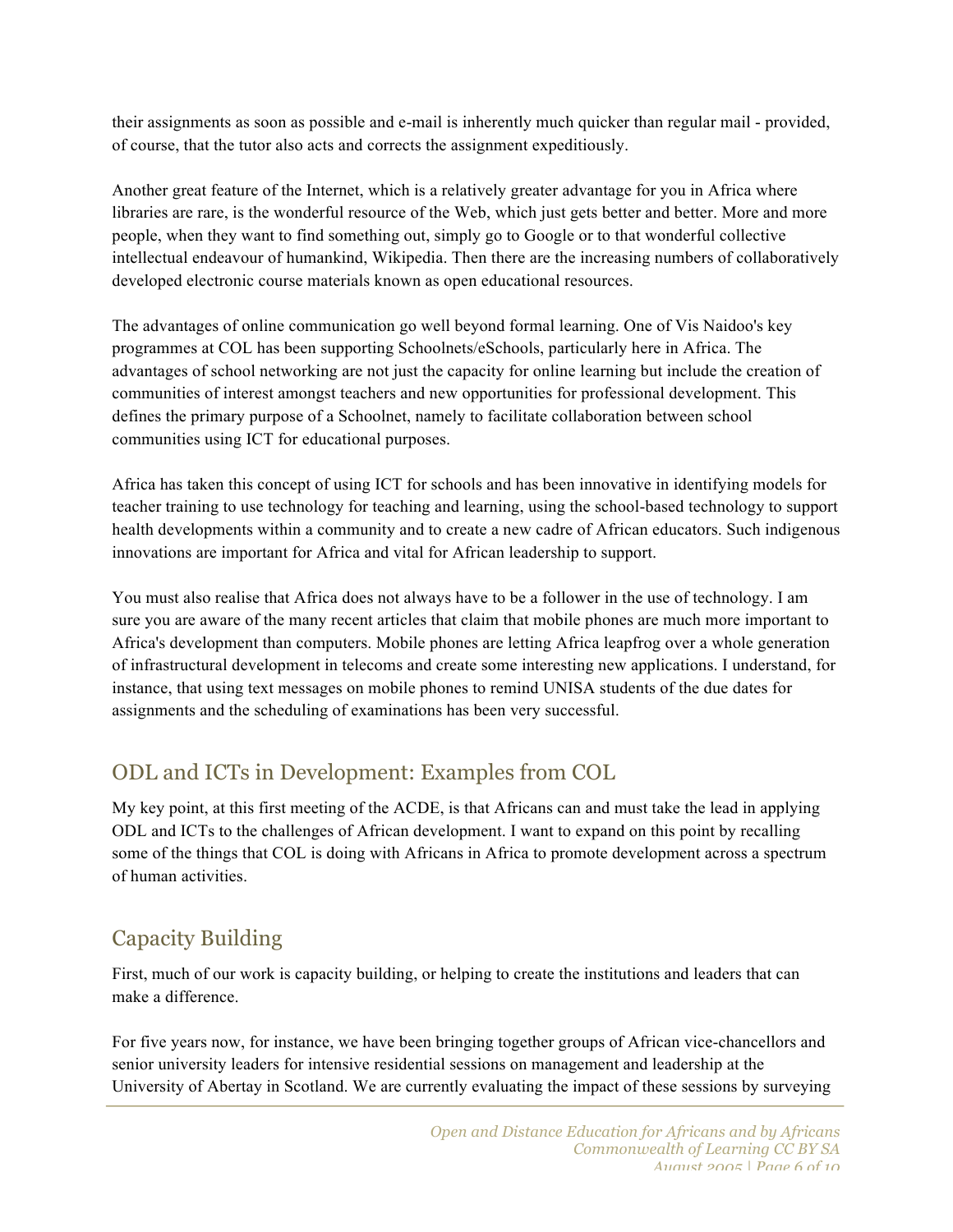all the alumni of the programme to find whether it made a difference to their work and careers.

In a similar fashion, the Government of Singapore has helped us offer training sessions to leading figures in Africa's teacher training institutions for a number of years.

We respond to requests from governments, most recently from The Gambia for example, to help them put in place a policy framework and structures for expanding and improving ODL. We are impressed by the emphasis that a number of African leaders are placing on the role of ODL in developing their education systems and are pleased to work to the priorities that they set.

President Obasanjo of Nigeria is highly committed to distance education and at his request we are doing everything we can to support the building up of the National Open University of Nigeria (NOUN). We try to expand the benefits of such work to the adjoining region - in the case of West Africa by supporting RETRIDAL, the Regional Training and Research Institute for Distance and Open Learning. For southern Africa we are supporting SARDEC, the Southern Africa Regional Distance Education Centre at BOCODOL in Botswana.

## ODL for Development

As well as our work in building leadership capacity, we are also working with Africans to test new approaches to the use of educational technology in development in the hope that some of the ideas will be powerful enough to be self-replicating. I can best give examples by running through some the Millennium Development Goals.

## Hunger and Poverty

Let me start with the fundamental goal of reducing hunger and poverty. Africa's development will never take off until the rural people of Africa, many of them farmers, can improve their lives. Here COL is trying to address the paradox that there is a vast body of knowledge, arising from worldwide research on agriculture, which could improve their lives. It doesn't reach them partly because the agricultural extension services that might bring it to them are overstretched and partly because attempts to provide it to them rely too much on one-way communication.

COL's formula, which we are trying out in Africa now that it is beginning to show signs of success in India, starts with mobilising the village communities to help them develop a vision of a better future which leads them to formulate questions about how to farm better.

The local sources of information, notably the agricultural and veterinary departments of universities, then work together in a consortium to answer these often simple questions. The media for communication between farmers and information providers are the ICT kiosks that are present in an increasing number of Indian villages. Finally, and very importantly, the commercial banks make loans to the farmers and help to reorganise the marketing of the farmers' produce.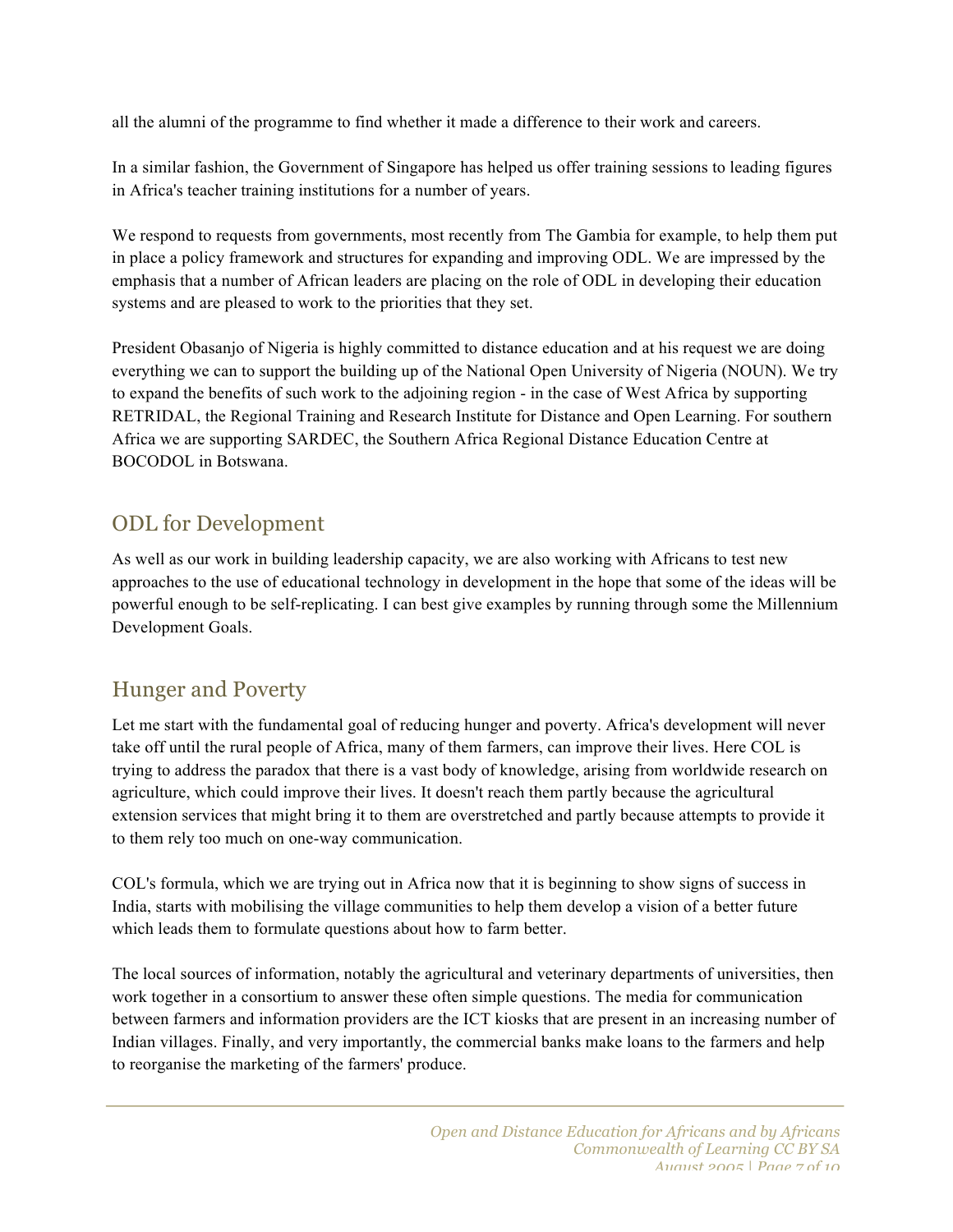So far this seems to be working. Our aim is for the model to be so clearly superior to current practice that it replicates itself and this seems to be happening.

A study facilitated by COL with the University of Kwazulu Natal identified that radio is playing a major role in education and extension activities in Africa. Discussions with African partners in an international gathering during a meeting organised by COL and the Forum for Agricultural Research in Africa (FARA) in Uganda identified critical needs for improving the livelihoods of resource-poor (farming) communities.

Priorities should include firstly, raising awareness about the potential of ICT for community development; secondly, developing a consortia of new partnerships and participatory approaches; and thirdly, building human resources to develop digitised and localised content that can fit into any type of technology including for radio, which has shown promise, for broadband Internet that has significant potential, as well as in print media.

Partnerships for enabling learning for resource-poor communities should go beyond conventional educational and research institutions and include all stakeholders such as grassroots communities, civil societies, private sector, financial institutions and international organisations such as NEPAD, FARA, and the Consortium Group on International Agricultural Research (CGIAR). We are now discussing such a model in Africa, with appropriate adaptations, in South Africa. In India nearly all the work in designing and launching this model was done by Indians. In Africa we are looking to a team of Africans to make it a reality.

## Health

Turning from hunger and poverty to health, there are three Millennium Development Goals in health, addressing infant mortality, maternal mortality, and diseases like AIDS and malaria. Improving health services is clearly an important factor in achieving these goals. Almost as important, however, is informing the public about hygiene and disease. Indeed, we at COL believe that a massive increase in learning is a condition for the attainment of all the MDGs. COL's approach to learning about health is based on the obvious fact that people will pay more attention to information that is presented to them by their own people in their own culture and language.

We make this happen by what we call media empowerment. The simple idea is to equip communitybased NGOs with video and audio equipment, train them intensively in its use, and then have them produce the messages. In Africa we have helped to make this happen here in South Africa, where an NGO called the Valley Trust in Kwazulu Natal has produced videos on HIV/AIDS stigma and taken them all over the province. This has led us into partnership with the World Health Organisation.

The model has also had success in The Gambia, where an NGO makes videos of dramatisations about disease avoidance created by peer health educators in the secondary schools. These videos are then taken out to the villages, using a simple system of projection that we call village cinema. Nearly half the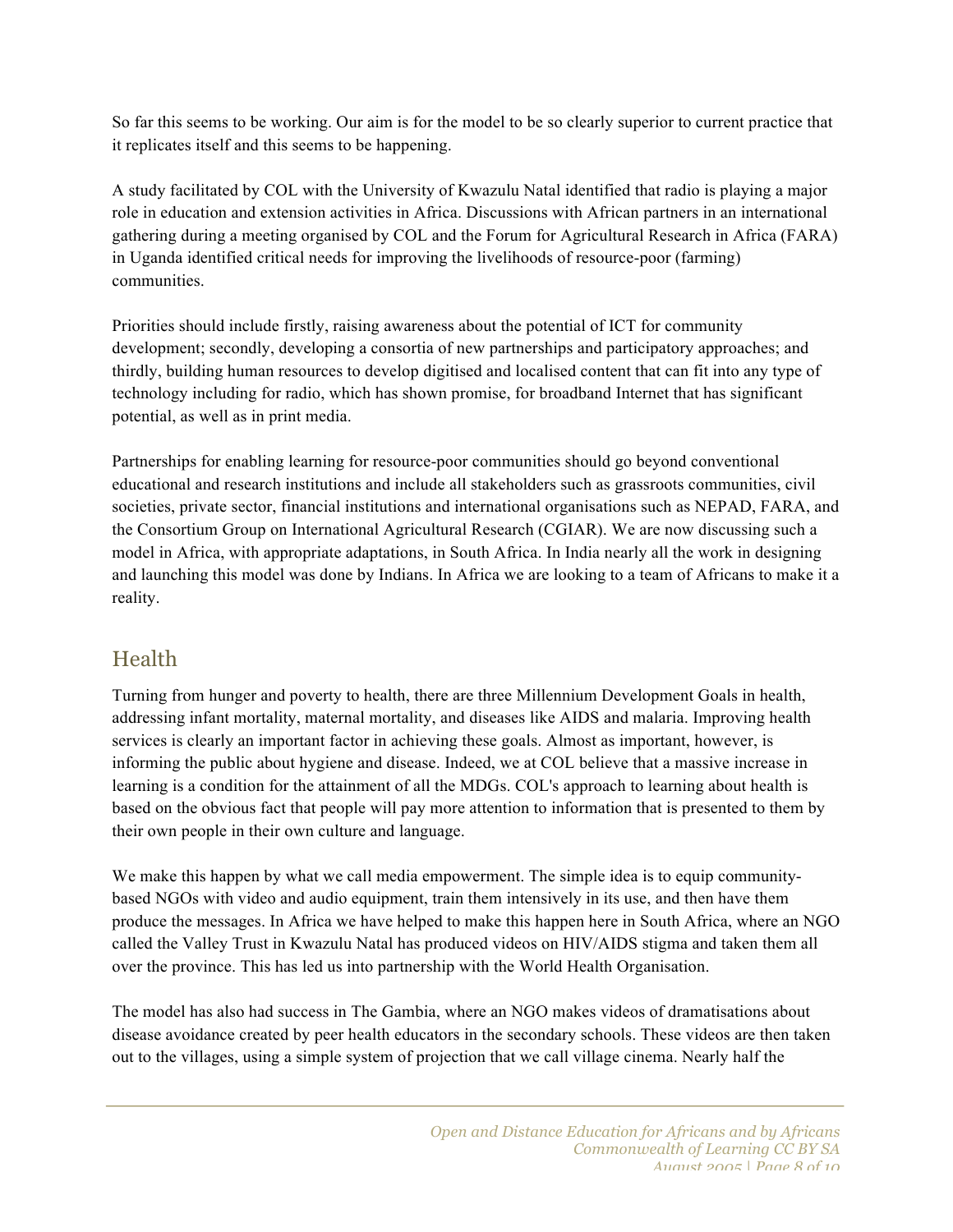population of the country have now seen videos on HIV/AIDS and malaria and the Government of The Gambia credits the system with arresting the growth in infection rates.

## Education

These applications of technology to facilitate learning that can reduce hunger, poverty and disease are important. Nevertheless, most of COL's work is in education, broadly defined. Here in Africa this ranges from a strong focus on new methods of teacher education through the capacity building work in higher education that I mentioned earlier, to the creation of Schoolnets.

Renewing and retraining Africa's teachers is the cornerstone of the edifice of Education for All that you are trying to build. I am delighted that an important conference on the use of ODL in teacher education took place here in Tshwane just last week and COL was proud to be involved in it. COL is very proud to have been asked, with InfoDev to conduct the monitoring and evaluation of the NEPAD eSchools Demonstration Project.

This is a multi-country, multi-stakeholder, continental initiative, intended to impart IT skills to young Africans in primary and secondary schools and to use ICTs to improve the provision of education in schools. The goal is that within ten years of implementation in more than half a million schools on the continent, the African population will possess the ICT skills essential for sustainable development. This programme is leading the way to Africa-wide thinking in education. As well as its role in monitoring and evaluation COL is pleased to be providing knowledge products and policy support to the NEPAD eSchools project.

Unlike some other development agencies COL has always taken a holistic view of education systems, believing it important to sustain and cultivate education and training at all levels. In this spirit we have never depreciated the importance of higher education.

A few weeks ago, before the G8 Summit, we worked with the Association of Commonwealth Universities and the Association of African Universities to convene a meeting of African leaders in higher education to develop proposals for facilitating the renaissance of Africa's universities in response to the enhanced interest of western governments in Africa's development.

#### Governance

Mention of the G8 Summit leads me to conclude these remarks by commenting on governance, an issue that permeated the report of the Blair Commission on Africa and the discussion it generated at the G8 Summit.

Some may think it paradoxical that there is all this talk about the governance of nation states at a time when the watchword is globalisation. Is not globalisation removing decision-making powers from governments because they are helpless puppets pulled by the strings of international economic forces?